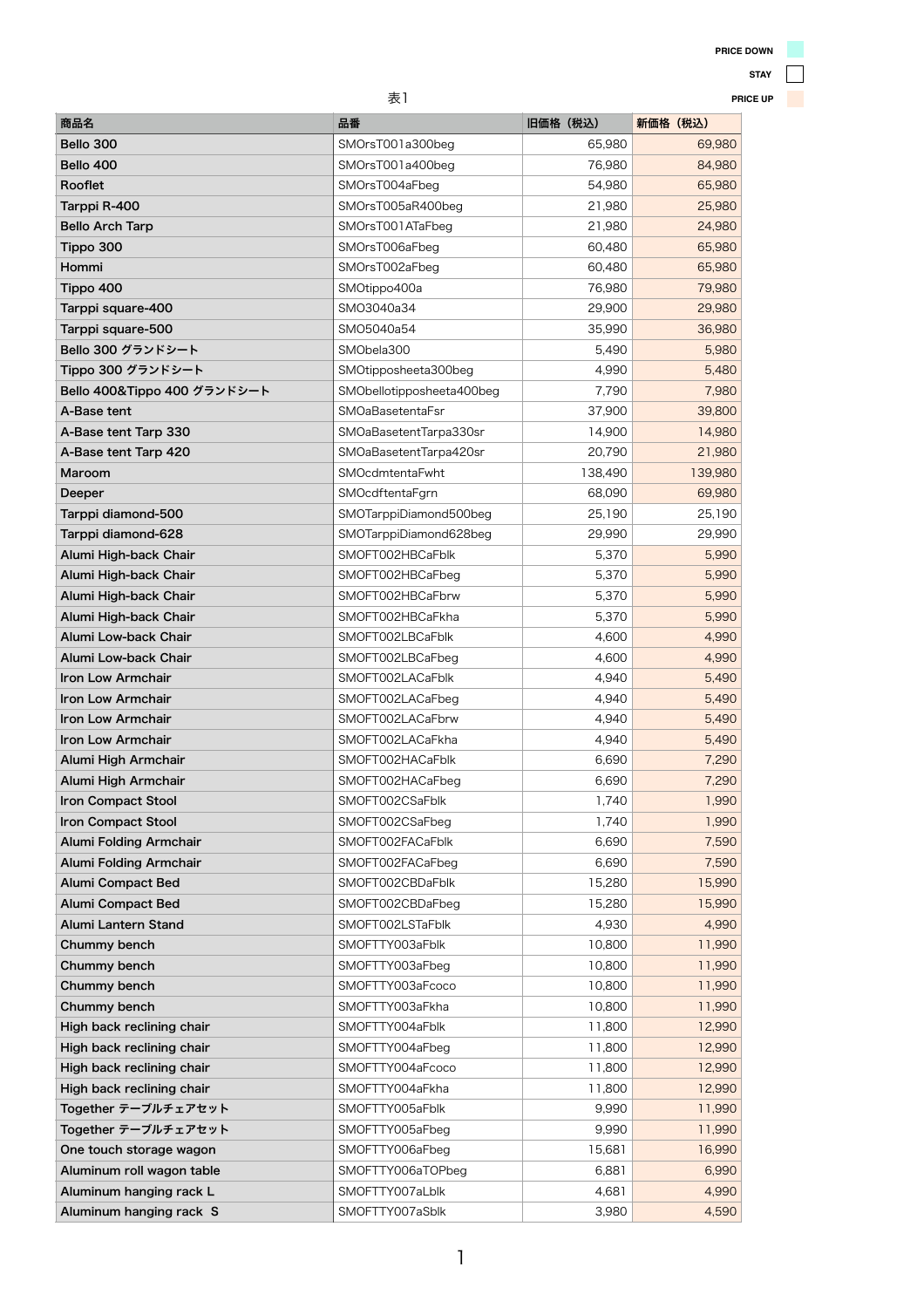| SMOFTTY008a5blk<br>990<br>990<br>Hanging rack ホック<br>SMOFTTY008a5coco<br>990<br>990<br>Hanging rack ホック<br>4,990<br>SMOszkGR54234aFwood<br>4,690<br><b>Spice Box</b><br>9,660<br>9,990<br>Woodi pack chair<br>SMOrsPC001aFwht<br>9,660<br>9,990<br>SMOrsPC001aFbeg<br>Woodi pack chair<br>SMOrsPC001aFblk<br>9,660<br>9,990<br>Woodi pack chair<br>9,660<br>9,990<br>Woodi pack chair<br>SMOrsPC001aFbrw<br>9,660<br>9,990<br>Woodi pack chair<br>SMOrsPC001aFkha<br>18,990<br>Woodi Roll Table 120<br>SMOrsRT001a120beg<br>17,470<br><b>Woodi Roll Table 90</b><br>SMOrsRT001a90beg<br>14,830<br>15,990<br>12,300<br>13,990<br><b>Woodi Roll Table 60</b><br>SMOrsRT001a60beg<br><b>Woodi Folding Rack</b><br>SMOrsFR001aFbeg<br>16,550<br>16,990<br>4,270<br>4,490<br><b>Woodi Folding Stool</b><br>SMOrsFS001aFbeg<br>SMOrsUT001Ma220slv<br>2,730<br>3,290<br><b>Titanium Mug 220</b><br>2,840<br><b>Titanium Mug 300</b><br>SMOrsUT001Ma300slv<br>3,490<br><b>Titanium Mug with Lid 350</b><br>SMOrsUT001MWLa350slv<br>2,950<br>3,790<br>SMOrsUT001MWLa550slv<br>4,600<br><b>Titanium Mug with Lid 550</b><br>4,690<br>SMOrsUT001DCa220slv<br><b>Titanium Double Cup 220</b><br>5,480<br>5,690<br>SMOrsUT001DCa350slv<br>5,810<br>6,290<br><b>Titanium Double Cup 350</b><br>6,360<br><b>Titanium Double Cup 450</b><br>SMOrsUT001DCa450slv<br>6,690<br><b>Titanium Double Cup 600</b><br>SMOrsUT001DCa600slv<br>6,800<br>6,990<br><b>Titanium Double Mug 350</b><br>SMOrsUT001DMa350slv<br>6,250<br>7,290<br>SMOrsUT001DMa450slv<br>7,020<br>8,190<br><b>Titanium Double Mug 450</b><br>6,990<br>5,920<br>Titanium Cook Set S<br>SMOrsUT001CSaSslv<br>8,450<br>9,990<br><b>Titanium Cook Set M</b><br>SMOrsUT001CSaMslv<br>Titanium Cook Set L<br>SMOrsUT001CSaLslv<br>9,770<br>10,990<br>SMOrsUT001HPa2800slv<br>14,610<br>15,590<br><b>Titanium Hanging Pot 2800</b><br>SMOrsUT001HPa1600slv<br><b>Titanium Hanging Pot 1600</b><br>9,220<br>9,990<br>5,260<br>5,990<br><b>Titanium Hanging Pot 750</b><br>SMOrsUT001HPa750slv<br><b>Titanium Chimni</b><br>SMOrsUT001CaFslv<br>9,330<br>9,990<br>SMOrsUT001TCaFslv<br>20,440<br>22,990<br><b>Titanium Tea Coze</b><br>SMOrsUT001CSaFslv<br><b>Titanium Cutlery Set</b><br>4,710<br>4,990<br>SMOrsUT001FDSaFslv<br>1,080<br><b>Titanium FD Spoon</b><br>1,290<br>SMOrsUT002TRIaFslv<br><b>Stainless Tripod</b><br>2,990<br>3,990<br>SMOrsUT001TD1a500slv<br>8,120<br><b>Titanium Tumbler Double 500</b><br>9,890<br>SMOrsUT001TD2a300slv<br><b>Titanium Tumbler Double 300</b><br>7,020<br>7,990<br>SMOrsUT001TSa500slv<br><b>Titanium Tumbler Single 500</b><br>4,820<br>4,990<br>20,110<br>Becool cooler box 33<br>smoCJ001BCBX1a33wht<br>22,990<br>Becool cooler box 33<br>smoCJ001BCBX1a33beg<br>20,110<br>22,990<br>35,070<br>35,990<br>Becool cooler box 55<br>smoCJ001BCBX2a55wht<br>Becool cooler box 55<br>smoCJ001BCBX2a55beg<br>35,070<br>35,990<br>15,380<br>15,990<br>Becool cooler bag 20<br>smoCJ001BCBGa20lgy<br>SMOxw001aFbrw<br>S'more ミニワイングラス<br>1,491<br>1,590<br>2,690<br>べっ甲マグ<br>SMOxw002aFbrw<br>2,490<br>SMOmd001aFbrw<br><b>Woodi Cutlery Set</b><br>1,690<br>1,890<br>SMOmd064aFbrw<br>5,690<br>Kitchen tools 7set<br>5,890<br>SMOmd001aNbrw<br>Woodi plate<br>1,491<br>1,690<br>1,190<br>1,390<br>Woodi plate<br>SMOmd001aSbrw<br>1,790<br>Woodi plate<br>SMOmd001aLbrw<br>1,990<br>SMOmd001aMbrw<br>1,491<br>Woodi plate<br>1,790 | 商品名 | 品番 | 旧価格 (税込) | 新価格 (税込) |
|------------------------------------------------------------------------------------------------------------------------------------------------------------------------------------------------------------------------------------------------------------------------------------------------------------------------------------------------------------------------------------------------------------------------------------------------------------------------------------------------------------------------------------------------------------------------------------------------------------------------------------------------------------------------------------------------------------------------------------------------------------------------------------------------------------------------------------------------------------------------------------------------------------------------------------------------------------------------------------------------------------------------------------------------------------------------------------------------------------------------------------------------------------------------------------------------------------------------------------------------------------------------------------------------------------------------------------------------------------------------------------------------------------------------------------------------------------------------------------------------------------------------------------------------------------------------------------------------------------------------------------------------------------------------------------------------------------------------------------------------------------------------------------------------------------------------------------------------------------------------------------------------------------------------------------------------------------------------------------------------------------------------------------------------------------------------------------------------------------------------------------------------------------------------------------------------------------------------------------------------------------------------------------------------------------------------------------------------------------------------------------------------------------------------------------------------------------------------------------------------------------------------------------------------------------------------------------------------------------------------------------------------------------------------------------------------------------------------------------------------------------------------------------------------------------------------------------------------------------------------------------------------------------------------------------------------------------------------------------------------------------------------------------------------------------------------------------------------------------------------------------------------------------------------------------------------------------------------------------------------------------------------------------------------------------------------------------------------------------------------------------------------------------------------|-----|----|----------|----------|
|                                                                                                                                                                                                                                                                                                                                                                                                                                                                                                                                                                                                                                                                                                                                                                                                                                                                                                                                                                                                                                                                                                                                                                                                                                                                                                                                                                                                                                                                                                                                                                                                                                                                                                                                                                                                                                                                                                                                                                                                                                                                                                                                                                                                                                                                                                                                                                                                                                                                                                                                                                                                                                                                                                                                                                                                                                                                                                                                                                                                                                                                                                                                                                                                                                                                                                                                                                                                                        |     |    |          |          |
|                                                                                                                                                                                                                                                                                                                                                                                                                                                                                                                                                                                                                                                                                                                                                                                                                                                                                                                                                                                                                                                                                                                                                                                                                                                                                                                                                                                                                                                                                                                                                                                                                                                                                                                                                                                                                                                                                                                                                                                                                                                                                                                                                                                                                                                                                                                                                                                                                                                                                                                                                                                                                                                                                                                                                                                                                                                                                                                                                                                                                                                                                                                                                                                                                                                                                                                                                                                                                        |     |    |          |          |
|                                                                                                                                                                                                                                                                                                                                                                                                                                                                                                                                                                                                                                                                                                                                                                                                                                                                                                                                                                                                                                                                                                                                                                                                                                                                                                                                                                                                                                                                                                                                                                                                                                                                                                                                                                                                                                                                                                                                                                                                                                                                                                                                                                                                                                                                                                                                                                                                                                                                                                                                                                                                                                                                                                                                                                                                                                                                                                                                                                                                                                                                                                                                                                                                                                                                                                                                                                                                                        |     |    |          |          |
|                                                                                                                                                                                                                                                                                                                                                                                                                                                                                                                                                                                                                                                                                                                                                                                                                                                                                                                                                                                                                                                                                                                                                                                                                                                                                                                                                                                                                                                                                                                                                                                                                                                                                                                                                                                                                                                                                                                                                                                                                                                                                                                                                                                                                                                                                                                                                                                                                                                                                                                                                                                                                                                                                                                                                                                                                                                                                                                                                                                                                                                                                                                                                                                                                                                                                                                                                                                                                        |     |    |          |          |
|                                                                                                                                                                                                                                                                                                                                                                                                                                                                                                                                                                                                                                                                                                                                                                                                                                                                                                                                                                                                                                                                                                                                                                                                                                                                                                                                                                                                                                                                                                                                                                                                                                                                                                                                                                                                                                                                                                                                                                                                                                                                                                                                                                                                                                                                                                                                                                                                                                                                                                                                                                                                                                                                                                                                                                                                                                                                                                                                                                                                                                                                                                                                                                                                                                                                                                                                                                                                                        |     |    |          |          |
|                                                                                                                                                                                                                                                                                                                                                                                                                                                                                                                                                                                                                                                                                                                                                                                                                                                                                                                                                                                                                                                                                                                                                                                                                                                                                                                                                                                                                                                                                                                                                                                                                                                                                                                                                                                                                                                                                                                                                                                                                                                                                                                                                                                                                                                                                                                                                                                                                                                                                                                                                                                                                                                                                                                                                                                                                                                                                                                                                                                                                                                                                                                                                                                                                                                                                                                                                                                                                        |     |    |          |          |
|                                                                                                                                                                                                                                                                                                                                                                                                                                                                                                                                                                                                                                                                                                                                                                                                                                                                                                                                                                                                                                                                                                                                                                                                                                                                                                                                                                                                                                                                                                                                                                                                                                                                                                                                                                                                                                                                                                                                                                                                                                                                                                                                                                                                                                                                                                                                                                                                                                                                                                                                                                                                                                                                                                                                                                                                                                                                                                                                                                                                                                                                                                                                                                                                                                                                                                                                                                                                                        |     |    |          |          |
|                                                                                                                                                                                                                                                                                                                                                                                                                                                                                                                                                                                                                                                                                                                                                                                                                                                                                                                                                                                                                                                                                                                                                                                                                                                                                                                                                                                                                                                                                                                                                                                                                                                                                                                                                                                                                                                                                                                                                                                                                                                                                                                                                                                                                                                                                                                                                                                                                                                                                                                                                                                                                                                                                                                                                                                                                                                                                                                                                                                                                                                                                                                                                                                                                                                                                                                                                                                                                        |     |    |          |          |
|                                                                                                                                                                                                                                                                                                                                                                                                                                                                                                                                                                                                                                                                                                                                                                                                                                                                                                                                                                                                                                                                                                                                                                                                                                                                                                                                                                                                                                                                                                                                                                                                                                                                                                                                                                                                                                                                                                                                                                                                                                                                                                                                                                                                                                                                                                                                                                                                                                                                                                                                                                                                                                                                                                                                                                                                                                                                                                                                                                                                                                                                                                                                                                                                                                                                                                                                                                                                                        |     |    |          |          |
|                                                                                                                                                                                                                                                                                                                                                                                                                                                                                                                                                                                                                                                                                                                                                                                                                                                                                                                                                                                                                                                                                                                                                                                                                                                                                                                                                                                                                                                                                                                                                                                                                                                                                                                                                                                                                                                                                                                                                                                                                                                                                                                                                                                                                                                                                                                                                                                                                                                                                                                                                                                                                                                                                                                                                                                                                                                                                                                                                                                                                                                                                                                                                                                                                                                                                                                                                                                                                        |     |    |          |          |
|                                                                                                                                                                                                                                                                                                                                                                                                                                                                                                                                                                                                                                                                                                                                                                                                                                                                                                                                                                                                                                                                                                                                                                                                                                                                                                                                                                                                                                                                                                                                                                                                                                                                                                                                                                                                                                                                                                                                                                                                                                                                                                                                                                                                                                                                                                                                                                                                                                                                                                                                                                                                                                                                                                                                                                                                                                                                                                                                                                                                                                                                                                                                                                                                                                                                                                                                                                                                                        |     |    |          |          |
|                                                                                                                                                                                                                                                                                                                                                                                                                                                                                                                                                                                                                                                                                                                                                                                                                                                                                                                                                                                                                                                                                                                                                                                                                                                                                                                                                                                                                                                                                                                                                                                                                                                                                                                                                                                                                                                                                                                                                                                                                                                                                                                                                                                                                                                                                                                                                                                                                                                                                                                                                                                                                                                                                                                                                                                                                                                                                                                                                                                                                                                                                                                                                                                                                                                                                                                                                                                                                        |     |    |          |          |
|                                                                                                                                                                                                                                                                                                                                                                                                                                                                                                                                                                                                                                                                                                                                                                                                                                                                                                                                                                                                                                                                                                                                                                                                                                                                                                                                                                                                                                                                                                                                                                                                                                                                                                                                                                                                                                                                                                                                                                                                                                                                                                                                                                                                                                                                                                                                                                                                                                                                                                                                                                                                                                                                                                                                                                                                                                                                                                                                                                                                                                                                                                                                                                                                                                                                                                                                                                                                                        |     |    |          |          |
|                                                                                                                                                                                                                                                                                                                                                                                                                                                                                                                                                                                                                                                                                                                                                                                                                                                                                                                                                                                                                                                                                                                                                                                                                                                                                                                                                                                                                                                                                                                                                                                                                                                                                                                                                                                                                                                                                                                                                                                                                                                                                                                                                                                                                                                                                                                                                                                                                                                                                                                                                                                                                                                                                                                                                                                                                                                                                                                                                                                                                                                                                                                                                                                                                                                                                                                                                                                                                        |     |    |          |          |
|                                                                                                                                                                                                                                                                                                                                                                                                                                                                                                                                                                                                                                                                                                                                                                                                                                                                                                                                                                                                                                                                                                                                                                                                                                                                                                                                                                                                                                                                                                                                                                                                                                                                                                                                                                                                                                                                                                                                                                                                                                                                                                                                                                                                                                                                                                                                                                                                                                                                                                                                                                                                                                                                                                                                                                                                                                                                                                                                                                                                                                                                                                                                                                                                                                                                                                                                                                                                                        |     |    |          |          |
|                                                                                                                                                                                                                                                                                                                                                                                                                                                                                                                                                                                                                                                                                                                                                                                                                                                                                                                                                                                                                                                                                                                                                                                                                                                                                                                                                                                                                                                                                                                                                                                                                                                                                                                                                                                                                                                                                                                                                                                                                                                                                                                                                                                                                                                                                                                                                                                                                                                                                                                                                                                                                                                                                                                                                                                                                                                                                                                                                                                                                                                                                                                                                                                                                                                                                                                                                                                                                        |     |    |          |          |
|                                                                                                                                                                                                                                                                                                                                                                                                                                                                                                                                                                                                                                                                                                                                                                                                                                                                                                                                                                                                                                                                                                                                                                                                                                                                                                                                                                                                                                                                                                                                                                                                                                                                                                                                                                                                                                                                                                                                                                                                                                                                                                                                                                                                                                                                                                                                                                                                                                                                                                                                                                                                                                                                                                                                                                                                                                                                                                                                                                                                                                                                                                                                                                                                                                                                                                                                                                                                                        |     |    |          |          |
|                                                                                                                                                                                                                                                                                                                                                                                                                                                                                                                                                                                                                                                                                                                                                                                                                                                                                                                                                                                                                                                                                                                                                                                                                                                                                                                                                                                                                                                                                                                                                                                                                                                                                                                                                                                                                                                                                                                                                                                                                                                                                                                                                                                                                                                                                                                                                                                                                                                                                                                                                                                                                                                                                                                                                                                                                                                                                                                                                                                                                                                                                                                                                                                                                                                                                                                                                                                                                        |     |    |          |          |
|                                                                                                                                                                                                                                                                                                                                                                                                                                                                                                                                                                                                                                                                                                                                                                                                                                                                                                                                                                                                                                                                                                                                                                                                                                                                                                                                                                                                                                                                                                                                                                                                                                                                                                                                                                                                                                                                                                                                                                                                                                                                                                                                                                                                                                                                                                                                                                                                                                                                                                                                                                                                                                                                                                                                                                                                                                                                                                                                                                                                                                                                                                                                                                                                                                                                                                                                                                                                                        |     |    |          |          |
|                                                                                                                                                                                                                                                                                                                                                                                                                                                                                                                                                                                                                                                                                                                                                                                                                                                                                                                                                                                                                                                                                                                                                                                                                                                                                                                                                                                                                                                                                                                                                                                                                                                                                                                                                                                                                                                                                                                                                                                                                                                                                                                                                                                                                                                                                                                                                                                                                                                                                                                                                                                                                                                                                                                                                                                                                                                                                                                                                                                                                                                                                                                                                                                                                                                                                                                                                                                                                        |     |    |          |          |
|                                                                                                                                                                                                                                                                                                                                                                                                                                                                                                                                                                                                                                                                                                                                                                                                                                                                                                                                                                                                                                                                                                                                                                                                                                                                                                                                                                                                                                                                                                                                                                                                                                                                                                                                                                                                                                                                                                                                                                                                                                                                                                                                                                                                                                                                                                                                                                                                                                                                                                                                                                                                                                                                                                                                                                                                                                                                                                                                                                                                                                                                                                                                                                                                                                                                                                                                                                                                                        |     |    |          |          |
|                                                                                                                                                                                                                                                                                                                                                                                                                                                                                                                                                                                                                                                                                                                                                                                                                                                                                                                                                                                                                                                                                                                                                                                                                                                                                                                                                                                                                                                                                                                                                                                                                                                                                                                                                                                                                                                                                                                                                                                                                                                                                                                                                                                                                                                                                                                                                                                                                                                                                                                                                                                                                                                                                                                                                                                                                                                                                                                                                                                                                                                                                                                                                                                                                                                                                                                                                                                                                        |     |    |          |          |
|                                                                                                                                                                                                                                                                                                                                                                                                                                                                                                                                                                                                                                                                                                                                                                                                                                                                                                                                                                                                                                                                                                                                                                                                                                                                                                                                                                                                                                                                                                                                                                                                                                                                                                                                                                                                                                                                                                                                                                                                                                                                                                                                                                                                                                                                                                                                                                                                                                                                                                                                                                                                                                                                                                                                                                                                                                                                                                                                                                                                                                                                                                                                                                                                                                                                                                                                                                                                                        |     |    |          |          |
|                                                                                                                                                                                                                                                                                                                                                                                                                                                                                                                                                                                                                                                                                                                                                                                                                                                                                                                                                                                                                                                                                                                                                                                                                                                                                                                                                                                                                                                                                                                                                                                                                                                                                                                                                                                                                                                                                                                                                                                                                                                                                                                                                                                                                                                                                                                                                                                                                                                                                                                                                                                                                                                                                                                                                                                                                                                                                                                                                                                                                                                                                                                                                                                                                                                                                                                                                                                                                        |     |    |          |          |
|                                                                                                                                                                                                                                                                                                                                                                                                                                                                                                                                                                                                                                                                                                                                                                                                                                                                                                                                                                                                                                                                                                                                                                                                                                                                                                                                                                                                                                                                                                                                                                                                                                                                                                                                                                                                                                                                                                                                                                                                                                                                                                                                                                                                                                                                                                                                                                                                                                                                                                                                                                                                                                                                                                                                                                                                                                                                                                                                                                                                                                                                                                                                                                                                                                                                                                                                                                                                                        |     |    |          |          |
|                                                                                                                                                                                                                                                                                                                                                                                                                                                                                                                                                                                                                                                                                                                                                                                                                                                                                                                                                                                                                                                                                                                                                                                                                                                                                                                                                                                                                                                                                                                                                                                                                                                                                                                                                                                                                                                                                                                                                                                                                                                                                                                                                                                                                                                                                                                                                                                                                                                                                                                                                                                                                                                                                                                                                                                                                                                                                                                                                                                                                                                                                                                                                                                                                                                                                                                                                                                                                        |     |    |          |          |
|                                                                                                                                                                                                                                                                                                                                                                                                                                                                                                                                                                                                                                                                                                                                                                                                                                                                                                                                                                                                                                                                                                                                                                                                                                                                                                                                                                                                                                                                                                                                                                                                                                                                                                                                                                                                                                                                                                                                                                                                                                                                                                                                                                                                                                                                                                                                                                                                                                                                                                                                                                                                                                                                                                                                                                                                                                                                                                                                                                                                                                                                                                                                                                                                                                                                                                                                                                                                                        |     |    |          |          |
|                                                                                                                                                                                                                                                                                                                                                                                                                                                                                                                                                                                                                                                                                                                                                                                                                                                                                                                                                                                                                                                                                                                                                                                                                                                                                                                                                                                                                                                                                                                                                                                                                                                                                                                                                                                                                                                                                                                                                                                                                                                                                                                                                                                                                                                                                                                                                                                                                                                                                                                                                                                                                                                                                                                                                                                                                                                                                                                                                                                                                                                                                                                                                                                                                                                                                                                                                                                                                        |     |    |          |          |
|                                                                                                                                                                                                                                                                                                                                                                                                                                                                                                                                                                                                                                                                                                                                                                                                                                                                                                                                                                                                                                                                                                                                                                                                                                                                                                                                                                                                                                                                                                                                                                                                                                                                                                                                                                                                                                                                                                                                                                                                                                                                                                                                                                                                                                                                                                                                                                                                                                                                                                                                                                                                                                                                                                                                                                                                                                                                                                                                                                                                                                                                                                                                                                                                                                                                                                                                                                                                                        |     |    |          |          |
|                                                                                                                                                                                                                                                                                                                                                                                                                                                                                                                                                                                                                                                                                                                                                                                                                                                                                                                                                                                                                                                                                                                                                                                                                                                                                                                                                                                                                                                                                                                                                                                                                                                                                                                                                                                                                                                                                                                                                                                                                                                                                                                                                                                                                                                                                                                                                                                                                                                                                                                                                                                                                                                                                                                                                                                                                                                                                                                                                                                                                                                                                                                                                                                                                                                                                                                                                                                                                        |     |    |          |          |
|                                                                                                                                                                                                                                                                                                                                                                                                                                                                                                                                                                                                                                                                                                                                                                                                                                                                                                                                                                                                                                                                                                                                                                                                                                                                                                                                                                                                                                                                                                                                                                                                                                                                                                                                                                                                                                                                                                                                                                                                                                                                                                                                                                                                                                                                                                                                                                                                                                                                                                                                                                                                                                                                                                                                                                                                                                                                                                                                                                                                                                                                                                                                                                                                                                                                                                                                                                                                                        |     |    |          |          |
|                                                                                                                                                                                                                                                                                                                                                                                                                                                                                                                                                                                                                                                                                                                                                                                                                                                                                                                                                                                                                                                                                                                                                                                                                                                                                                                                                                                                                                                                                                                                                                                                                                                                                                                                                                                                                                                                                                                                                                                                                                                                                                                                                                                                                                                                                                                                                                                                                                                                                                                                                                                                                                                                                                                                                                                                                                                                                                                                                                                                                                                                                                                                                                                                                                                                                                                                                                                                                        |     |    |          |          |
|                                                                                                                                                                                                                                                                                                                                                                                                                                                                                                                                                                                                                                                                                                                                                                                                                                                                                                                                                                                                                                                                                                                                                                                                                                                                                                                                                                                                                                                                                                                                                                                                                                                                                                                                                                                                                                                                                                                                                                                                                                                                                                                                                                                                                                                                                                                                                                                                                                                                                                                                                                                                                                                                                                                                                                                                                                                                                                                                                                                                                                                                                                                                                                                                                                                                                                                                                                                                                        |     |    |          |          |
|                                                                                                                                                                                                                                                                                                                                                                                                                                                                                                                                                                                                                                                                                                                                                                                                                                                                                                                                                                                                                                                                                                                                                                                                                                                                                                                                                                                                                                                                                                                                                                                                                                                                                                                                                                                                                                                                                                                                                                                                                                                                                                                                                                                                                                                                                                                                                                                                                                                                                                                                                                                                                                                                                                                                                                                                                                                                                                                                                                                                                                                                                                                                                                                                                                                                                                                                                                                                                        |     |    |          |          |
|                                                                                                                                                                                                                                                                                                                                                                                                                                                                                                                                                                                                                                                                                                                                                                                                                                                                                                                                                                                                                                                                                                                                                                                                                                                                                                                                                                                                                                                                                                                                                                                                                                                                                                                                                                                                                                                                                                                                                                                                                                                                                                                                                                                                                                                                                                                                                                                                                                                                                                                                                                                                                                                                                                                                                                                                                                                                                                                                                                                                                                                                                                                                                                                                                                                                                                                                                                                                                        |     |    |          |          |
|                                                                                                                                                                                                                                                                                                                                                                                                                                                                                                                                                                                                                                                                                                                                                                                                                                                                                                                                                                                                                                                                                                                                                                                                                                                                                                                                                                                                                                                                                                                                                                                                                                                                                                                                                                                                                                                                                                                                                                                                                                                                                                                                                                                                                                                                                                                                                                                                                                                                                                                                                                                                                                                                                                                                                                                                                                                                                                                                                                                                                                                                                                                                                                                                                                                                                                                                                                                                                        |     |    |          |          |
|                                                                                                                                                                                                                                                                                                                                                                                                                                                                                                                                                                                                                                                                                                                                                                                                                                                                                                                                                                                                                                                                                                                                                                                                                                                                                                                                                                                                                                                                                                                                                                                                                                                                                                                                                                                                                                                                                                                                                                                                                                                                                                                                                                                                                                                                                                                                                                                                                                                                                                                                                                                                                                                                                                                                                                                                                                                                                                                                                                                                                                                                                                                                                                                                                                                                                                                                                                                                                        |     |    |          |          |
|                                                                                                                                                                                                                                                                                                                                                                                                                                                                                                                                                                                                                                                                                                                                                                                                                                                                                                                                                                                                                                                                                                                                                                                                                                                                                                                                                                                                                                                                                                                                                                                                                                                                                                                                                                                                                                                                                                                                                                                                                                                                                                                                                                                                                                                                                                                                                                                                                                                                                                                                                                                                                                                                                                                                                                                                                                                                                                                                                                                                                                                                                                                                                                                                                                                                                                                                                                                                                        |     |    |          |          |
|                                                                                                                                                                                                                                                                                                                                                                                                                                                                                                                                                                                                                                                                                                                                                                                                                                                                                                                                                                                                                                                                                                                                                                                                                                                                                                                                                                                                                                                                                                                                                                                                                                                                                                                                                                                                                                                                                                                                                                                                                                                                                                                                                                                                                                                                                                                                                                                                                                                                                                                                                                                                                                                                                                                                                                                                                                                                                                                                                                                                                                                                                                                                                                                                                                                                                                                                                                                                                        |     |    |          |          |
|                                                                                                                                                                                                                                                                                                                                                                                                                                                                                                                                                                                                                                                                                                                                                                                                                                                                                                                                                                                                                                                                                                                                                                                                                                                                                                                                                                                                                                                                                                                                                                                                                                                                                                                                                                                                                                                                                                                                                                                                                                                                                                                                                                                                                                                                                                                                                                                                                                                                                                                                                                                                                                                                                                                                                                                                                                                                                                                                                                                                                                                                                                                                                                                                                                                                                                                                                                                                                        |     |    |          |          |
|                                                                                                                                                                                                                                                                                                                                                                                                                                                                                                                                                                                                                                                                                                                                                                                                                                                                                                                                                                                                                                                                                                                                                                                                                                                                                                                                                                                                                                                                                                                                                                                                                                                                                                                                                                                                                                                                                                                                                                                                                                                                                                                                                                                                                                                                                                                                                                                                                                                                                                                                                                                                                                                                                                                                                                                                                                                                                                                                                                                                                                                                                                                                                                                                                                                                                                                                                                                                                        |     |    |          |          |
|                                                                                                                                                                                                                                                                                                                                                                                                                                                                                                                                                                                                                                                                                                                                                                                                                                                                                                                                                                                                                                                                                                                                                                                                                                                                                                                                                                                                                                                                                                                                                                                                                                                                                                                                                                                                                                                                                                                                                                                                                                                                                                                                                                                                                                                                                                                                                                                                                                                                                                                                                                                                                                                                                                                                                                                                                                                                                                                                                                                                                                                                                                                                                                                                                                                                                                                                                                                                                        |     |    |          |          |
|                                                                                                                                                                                                                                                                                                                                                                                                                                                                                                                                                                                                                                                                                                                                                                                                                                                                                                                                                                                                                                                                                                                                                                                                                                                                                                                                                                                                                                                                                                                                                                                                                                                                                                                                                                                                                                                                                                                                                                                                                                                                                                                                                                                                                                                                                                                                                                                                                                                                                                                                                                                                                                                                                                                                                                                                                                                                                                                                                                                                                                                                                                                                                                                                                                                                                                                                                                                                                        |     |    |          |          |
|                                                                                                                                                                                                                                                                                                                                                                                                                                                                                                                                                                                                                                                                                                                                                                                                                                                                                                                                                                                                                                                                                                                                                                                                                                                                                                                                                                                                                                                                                                                                                                                                                                                                                                                                                                                                                                                                                                                                                                                                                                                                                                                                                                                                                                                                                                                                                                                                                                                                                                                                                                                                                                                                                                                                                                                                                                                                                                                                                                                                                                                                                                                                                                                                                                                                                                                                                                                                                        |     |    |          |          |
|                                                                                                                                                                                                                                                                                                                                                                                                                                                                                                                                                                                                                                                                                                                                                                                                                                                                                                                                                                                                                                                                                                                                                                                                                                                                                                                                                                                                                                                                                                                                                                                                                                                                                                                                                                                                                                                                                                                                                                                                                                                                                                                                                                                                                                                                                                                                                                                                                                                                                                                                                                                                                                                                                                                                                                                                                                                                                                                                                                                                                                                                                                                                                                                                                                                                                                                                                                                                                        |     |    |          |          |
|                                                                                                                                                                                                                                                                                                                                                                                                                                                                                                                                                                                                                                                                                                                                                                                                                                                                                                                                                                                                                                                                                                                                                                                                                                                                                                                                                                                                                                                                                                                                                                                                                                                                                                                                                                                                                                                                                                                                                                                                                                                                                                                                                                                                                                                                                                                                                                                                                                                                                                                                                                                                                                                                                                                                                                                                                                                                                                                                                                                                                                                                                                                                                                                                                                                                                                                                                                                                                        |     |    |          |          |
|                                                                                                                                                                                                                                                                                                                                                                                                                                                                                                                                                                                                                                                                                                                                                                                                                                                                                                                                                                                                                                                                                                                                                                                                                                                                                                                                                                                                                                                                                                                                                                                                                                                                                                                                                                                                                                                                                                                                                                                                                                                                                                                                                                                                                                                                                                                                                                                                                                                                                                                                                                                                                                                                                                                                                                                                                                                                                                                                                                                                                                                                                                                                                                                                                                                                                                                                                                                                                        |     |    |          |          |
|                                                                                                                                                                                                                                                                                                                                                                                                                                                                                                                                                                                                                                                                                                                                                                                                                                                                                                                                                                                                                                                                                                                                                                                                                                                                                                                                                                                                                                                                                                                                                                                                                                                                                                                                                                                                                                                                                                                                                                                                                                                                                                                                                                                                                                                                                                                                                                                                                                                                                                                                                                                                                                                                                                                                                                                                                                                                                                                                                                                                                                                                                                                                                                                                                                                                                                                                                                                                                        |     |    |          |          |
|                                                                                                                                                                                                                                                                                                                                                                                                                                                                                                                                                                                                                                                                                                                                                                                                                                                                                                                                                                                                                                                                                                                                                                                                                                                                                                                                                                                                                                                                                                                                                                                                                                                                                                                                                                                                                                                                                                                                                                                                                                                                                                                                                                                                                                                                                                                                                                                                                                                                                                                                                                                                                                                                                                                                                                                                                                                                                                                                                                                                                                                                                                                                                                                                                                                                                                                                                                                                                        |     |    |          |          |
|                                                                                                                                                                                                                                                                                                                                                                                                                                                                                                                                                                                                                                                                                                                                                                                                                                                                                                                                                                                                                                                                                                                                                                                                                                                                                                                                                                                                                                                                                                                                                                                                                                                                                                                                                                                                                                                                                                                                                                                                                                                                                                                                                                                                                                                                                                                                                                                                                                                                                                                                                                                                                                                                                                                                                                                                                                                                                                                                                                                                                                                                                                                                                                                                                                                                                                                                                                                                                        |     |    |          |          |
| Woodi plate<br>SMOmd001aXLbrw<br>1,990<br>2,190                                                                                                                                                                                                                                                                                                                                                                                                                                                                                                                                                                                                                                                                                                                                                                                                                                                                                                                                                                                                                                                                                                                                                                                                                                                                                                                                                                                                                                                                                                                                                                                                                                                                                                                                                                                                                                                                                                                                                                                                                                                                                                                                                                                                                                                                                                                                                                                                                                                                                                                                                                                                                                                                                                                                                                                                                                                                                                                                                                                                                                                                                                                                                                                                                                                                                                                                                                        |     |    |          |          |
| SMOmd0025a10<br>890<br>1,290<br><b>JENGA BOWL</b>                                                                                                                                                                                                                                                                                                                                                                                                                                                                                                                                                                                                                                                                                                                                                                                                                                                                                                                                                                                                                                                                                                                                                                                                                                                                                                                                                                                                                                                                                                                                                                                                                                                                                                                                                                                                                                                                                                                                                                                                                                                                                                                                                                                                                                                                                                                                                                                                                                                                                                                                                                                                                                                                                                                                                                                                                                                                                                                                                                                                                                                                                                                                                                                                                                                                                                                                                                      |     |    |          |          |
| SMOmd0025a12<br>1,090<br>1,590<br><b>JENGA BOWL</b>                                                                                                                                                                                                                                                                                                                                                                                                                                                                                                                                                                                                                                                                                                                                                                                                                                                                                                                                                                                                                                                                                                                                                                                                                                                                                                                                                                                                                                                                                                                                                                                                                                                                                                                                                                                                                                                                                                                                                                                                                                                                                                                                                                                                                                                                                                                                                                                                                                                                                                                                                                                                                                                                                                                                                                                                                                                                                                                                                                                                                                                                                                                                                                                                                                                                                                                                                                    |     |    |          |          |
| <b>JENGA BOWL</b><br>SMOmd0025a14<br>1,590<br>2,190                                                                                                                                                                                                                                                                                                                                                                                                                                                                                                                                                                                                                                                                                                                                                                                                                                                                                                                                                                                                                                                                                                                                                                                                                                                                                                                                                                                                                                                                                                                                                                                                                                                                                                                                                                                                                                                                                                                                                                                                                                                                                                                                                                                                                                                                                                                                                                                                                                                                                                                                                                                                                                                                                                                                                                                                                                                                                                                                                                                                                                                                                                                                                                                                                                                                                                                                                                    |     |    |          |          |

2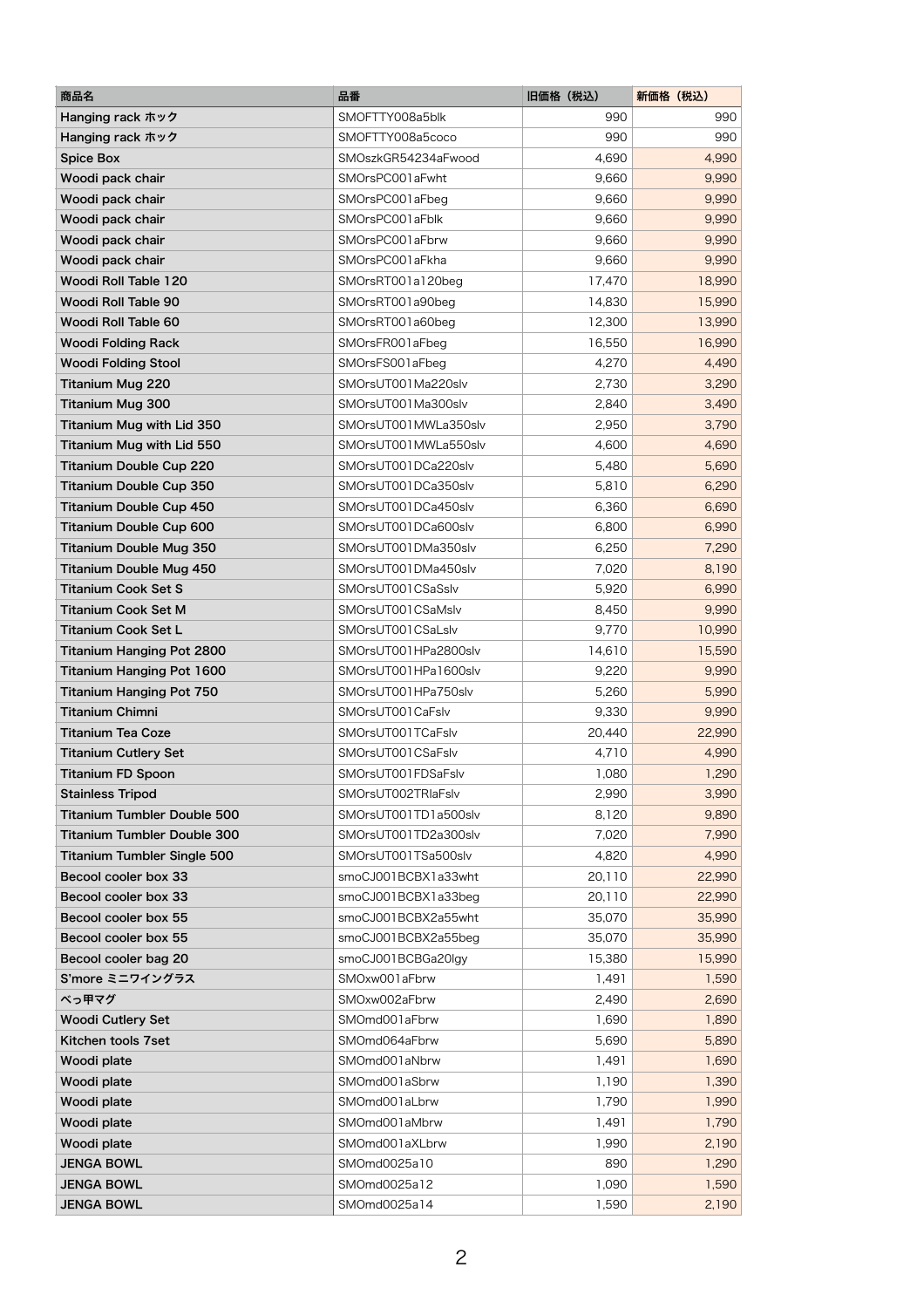| 商品名                           | 品番                     | 旧価格(税込) | 新価格 (税込) |
|-------------------------------|------------------------|---------|----------|
| <b>JENGA BOWL</b>             | SMOmd0025a16           | 1,890   | 2,490    |
| <b>JENGA BOWL</b>             | SMOmd0025a18           | 2,190   | 2,990    |
| <b>JENGA BOWL</b>             | SMOmd0025a20           | 3,190   | 3,690    |
| <b>Bamboo Tablet</b>          | smoT00001a8wht         | 391     | 330      |
| S'more 防火シート                  | smoTB0011a6080wht      | 2,190   | 2,490    |
| S'more トートバッグ                 | SMOpt1917aFblk         | 2,790   | 2,990    |
| S'more ボディーバッグ                | SMOpt1915aFblk         | 1,990   | 2,690    |
| S'more リュック                   | SMOpt1919aFblk         | 2,990   | 3,890    |
| S'more トラベルバック                | SMOpt1608aFgry         | 2,790   | 2,990    |
| S'more トラベルバック                | SMOpt1608aFblk         | 2,790   | 2,990    |
| S'more bucket 9               | SMObba9whi             | 2,591   | 1,590    |
| S'more bucket 9               | SMObba9grn             | 2,591   | 1,590    |
| S'more bucket 20              | SMObba20whi            | 2,890   | 1,990    |
| S'more bucket 20              | SMObba20grn            | 2,890   | 1,990    |
| <b>Magic Stove</b>            | SMOstba39              | 49,990  | 49,990   |
| <b>Magic Stove Frame Aset</b> | SMOstba00Aset          | 3,890   | 3,990    |
| <b>Magic Stove Frame Bset</b> | SMOstba00Bset          | 3,890   | 3,990    |
| L字煙突 50                       | SMOstoveparts50aFsr    | 1,639   | 1,790    |
| L字煙突 60                       | SMOstoveparts60aFsr    | 1,749   | 1,790    |
| 新デザイン煙突                       | SMOstove4411aFsr       | 7,579   | 7,990    |
| スモアのオノ 260                    | SMOonoa260             | 10,990  | 11,990   |
| スモアのオノ 315                    | SMOonoa315             | 11,900  | 12,990   |
| スモアのオノ 415                    | SMOonoa415             | 12,900  | 13,990   |
| 斧・ハンマー用ベルトループ                 | <b>SMOonoaFbrw</b>     | 1,980   | 1,490    |
| スモアのハンマー                      | SMOhama30              | 3,990   | 4,490    |
| スモアのマキワリキ                     | SMOmkwla2231           | 10,439  | 9,990    |
| 和柄4面焚き火台<br>花火                | SMOwywj001a4hanabi     | 24,180  | 19,990   |
| 和柄4面焚き火台<br>麻の葉               | SMOwywj001a4asanoha    | 24,180  | 19,990   |
| 和柄4面焚き火台<br>桜                 | SMOwywj001a4sakura     | 24,180  | 19,990   |
| 和柄4面焚き火台<br>雪                 | SMOwywj001a4yuki       | 24,180  | 19,990   |
| 和柄4面焚き火台<br>四つ葉               | SMOwywj001a4yotuba     | 24,180  | 19,990   |
| 和柄4面焚き火台<br>七宝A               | SMOwywj001a4shippoA    | 24,180  | 19,990   |
| 和柄4面焚き火台<br>唐草                | SMOwywj001a4karakusa   | 24,180  | 19,990   |
| 和柄4面焚き火台<br>B七宝B              | SMOwywj001a4shippoB    | 24,180  | 19,990   |
| 和柄4面焚き火台<br>青海波               | SMOwywj001a4seikai     | 24,180  | 19,990   |
| 和柄4面焚き火台<br>花柄                | SMOwywj001a4hana       | 24,180  | 19,990   |
| 七宝B (シルバーカラーver)<br>和柄4面焚き火台  | SMOwywj001a4shippoSR   | 24,180  | 19,990   |
| 和柄6面焚き火台<br>花火                | SMOwywj001a6hanabi     | 30,870  | 26,990   |
| 和柄6面焚き火台<br>麻の葉               | SMOwywj001a6asanoha    | 30,870  | 26,990   |
| 和柄6面焚き火台<br>桜                 | SMOwywj001a6sakura     | 30,870  | 26,990   |
| 和柄6面焚き火台<br>雪                 | SMOwywj001a6yuki       | 30,870  | 26,990   |
| 和柄6面焚き火台<br>四つ葉               | SMOwywj001a6yotuba     | 30,870  | 26,990   |
| 和柄6面焚き火台<br>七宝A               | SMOwywj001a6shippoaA   | 30,870  | 26,990   |
| 和柄6面焚き火台<br>唐草                | SMOwywj001a6karakusa   | 30,870  | 26,990   |
| 和柄6面焚き火台<br>B七宝B              | SMOwywj001a6shippoB    | 30,870  | 26,990   |
| 和柄6面焚き火台<br>青海波               | SMOwywj001a6seikai     | 30,870  | 26,990   |
| 和柄6面焚き火台<br>花柄                | SMOwywj001a6hana       | 30,870  | 26,990   |
| 和柄6面焚き火台<br>七宝B (シルバーカラーver)  | SMOwywj001a6shippoSR   | 30,870  | 26,990   |
| 和柄4面焚火台 網天板                   | SMOwywj002a4blk        | 2,990   | 2,590    |
| 和柄6面焚火台 網天板                   | SMOwywj002a6blk        | 4,490   | 3,990    |
| 和柄組立焚き火台 Sサイズ                 | SMOkumitatetakibiaSsr  | 14,990  | 14,990   |
| 和柄組立焚き火台 Mサイズ                 | SMOkumitatetakibiaMsr  | 21,990  | 21,990   |
| 和柄アウトドアテーブル 6枚セット             | SMOkumitateteburua6BLK | 39,990  | 39,990   |
| 和柄アウトドアテーブル 2枚セット             | SMOkumitateteburua2BLK | 14,990  | 14,990   |

3